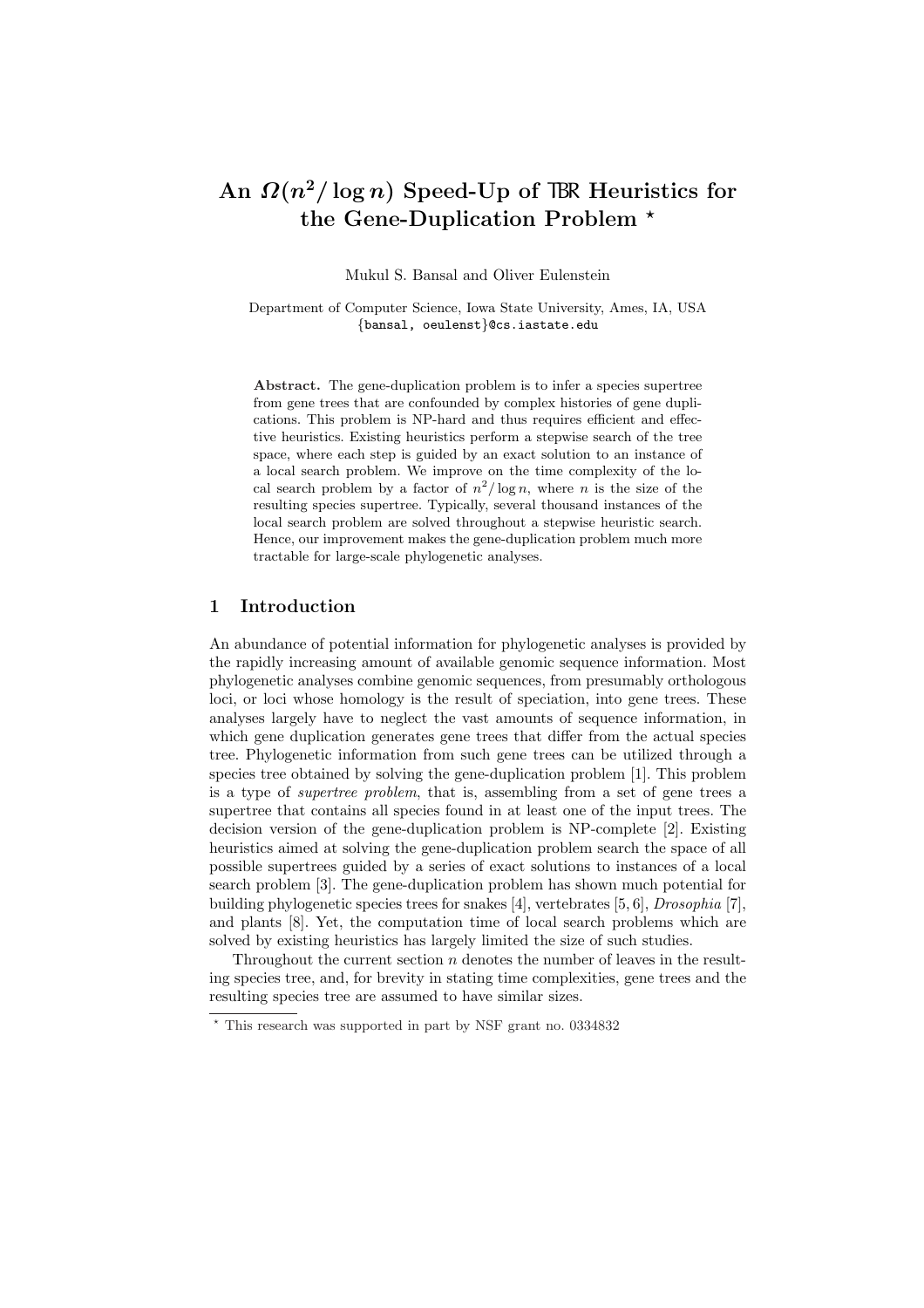We improve on the best existing solution for a particular local search problem, the TBR local search problem, by a factor of  $n^2/\log n$ . Heuristics solving the TBR local search problem, TBR heuristics, were rarely applied in practice due to inefficient running times. Our method greatly improves the speed of TBR based heuristics for the gene-duplication problem and makes it possible to infer larger supertrees that were previously difficult, if not impossible, to compute.

For convenience, we use the term "tree" to refer to a rooted and full-binary tree. The terms "leaf-gene" and "leaf-species" refer to a gene or species that is represented by a leaf of a gene or species tree respectively throughout this work unless otherwise stated.

Previous Results: The gene-duplication problem is based on the Gene Duplication model from Goodman et al. [9]. In the following, we (i) describe the Gene Duplication model, (ii) formulate the gene-duplication problem, and (iii) describe a heuristic approach of choice [3] to solve the gene-duplication problem.



Fig. 1. (a) Gene trees G and species tree S are comparable, as the mapping from the leaf-genes to the leaf-species indicates.  $M$  is the lca-mapping from  $G$  to  $S$ . (b)  $R$  is the reconciled tree for G and S. In species X of R gene x duplicates into the genes  $x'$  and  $x''$ . The solid lines in R represent the embedding of G into R.

Gene Duplication model: The Gene Duplication (GD) model [1, 10–16] explains incompatibilities between a pair of "comparable" gene and species trees through gene duplications. A gene and a species tree are comparable, if a sample mapping, called *leaf-mapping*, exists that maps every leaf-gene to the leaf-species from which it was sampled. Figure 1 depicts an example. Gene tree  $G$  is inferred from the leave-genes that were sampled from the leaf-species of the species tree described by the leaf-mapping. However, both trees describe incompatible evolutionary histories. The GD model explains such incompatibilities by reconciling the gene tree with postulated gene duplications. For example, in Figure 1 a reconciled gene tree  $R$  can be theoretically inferred from the species tree  $S$  by duplicating a gene x in species X into the copies  $x'$  and  $x''$  and letting both copies speciate according to the topology of S. In this case, the gene tree can be embedded into the reconciled tree. Thus, the gene tree can be reconciled by using the duplication of gene  $x$  to explain the incompatibility. The gene duplications that are necessary under the GD model to reconcile the gene tree can be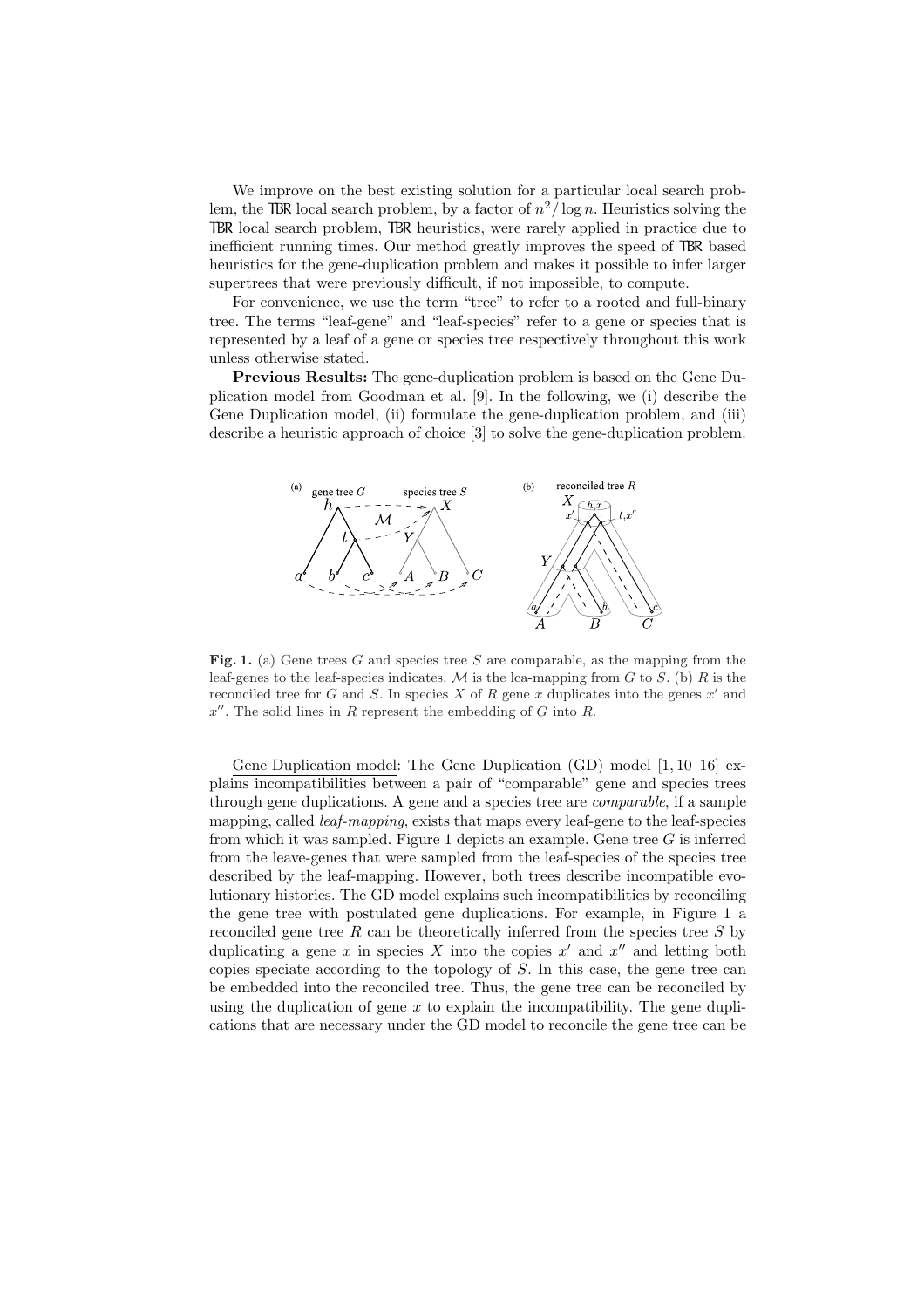described by the mapping  $\mathcal{M}$ , which is an extension of the given leaf-mapping.  $\mathcal M$  maps every gene in the gene tree to the most recent species in the species tree that could have contained the gene (i.e. their least common ancestor). A gene in the gene tree is a (gene) duplication if it has a child with the same mapping under M. In Figure 1 gene h and its child t map under the mapping M to the same species  $X$ . The *reconciliation cost* for a gene tree and a comparable species tree is measured in the number of duplications in the gene tree induced by the species tree. The *reconciliation cost* for a given set of gene trees and a species tree is the sum of the reconciliation costs for every gene tree in the set and the species tree. The reconciliation cost is linear time computable [13, 17, 18].

Gene-duplication problem and heuristic: The gene-duplication problem is to find, for a given set of gene trees, a comparable species tree with the minimum reconciliation cost. The decision variant of this problem and some of its characterizations are NP-complete [2, 19] while some parameterizations are fixed parameter tractable [20, 21]. However, GeneTree [3], an implementation of a standard local search heuristic for the gene-duplication problem, was used to show that the gene-duplication problem can be an effective approach. Therefore, in practice, heuristics are commonly applied to solve the gene-duplication problem, even if they are unable to guarantee an optimal solution. While the local search heuristic for the gene-duplication problem performs reasonably well in computing smaller sized instances, it does not allow the computation of larger species supertrees. In this heuristic, a *tree graph* is defined for the given set of gene trees and some, typically symmetric, tree edit operation. The nodes in the tree graph are the species trees which are comparable with every given gene tree. An edge adjoins two nodes exactly if the corresponding trees can be transformed into each other by the tree edit operation. The *reconciliation cost of a node* in the graph is the reconciliation cost of the species tree represented by that node and the given gene trees. Given a starting node in the tree graph, the heuristic's task is to find a maximal-length path of steepest descent in the reconciliation cost of its nodes and to return the last node on such a path. This path is found by solving the local search problem for every node along the path. The *local search* problem is to find a node with the minimum reconciliation cost in the neighborhood (all adjacent nodes) of a given node. The neighborhood searched depends on the edit operation. Edit operations of interest are rooted subtree pruning and regrafting (SPR) [22–24] and rooted tree bisection and reconnection (TBR) [22, 23, 25]. We defer the definition of these operations to Section 2. The best known run times for the SPR and TBR local search problems are  $O(kn^2)$  [26] and  $O(kn^4)$ (naive solution) respectively, where  $k$  is the number of input gene trees.

Our Contribution: The efficient solution for the SPR local search problem makes SPR based heuristics suitable for large-scale phylogenetic analyses. Currently, TBR based heuristics are not applicable for phylogenetic analyses because no efficient solution is known for the TBR local search problem. However, TBR based heuristics are more desirable because they significantly extend the search space explored at each local search step. In particular, TBR heuristics search a neighborhood of  $\Theta(n^3)$  nodes, including the  $\Theta(n^2)$  nodes of the SPR neighbor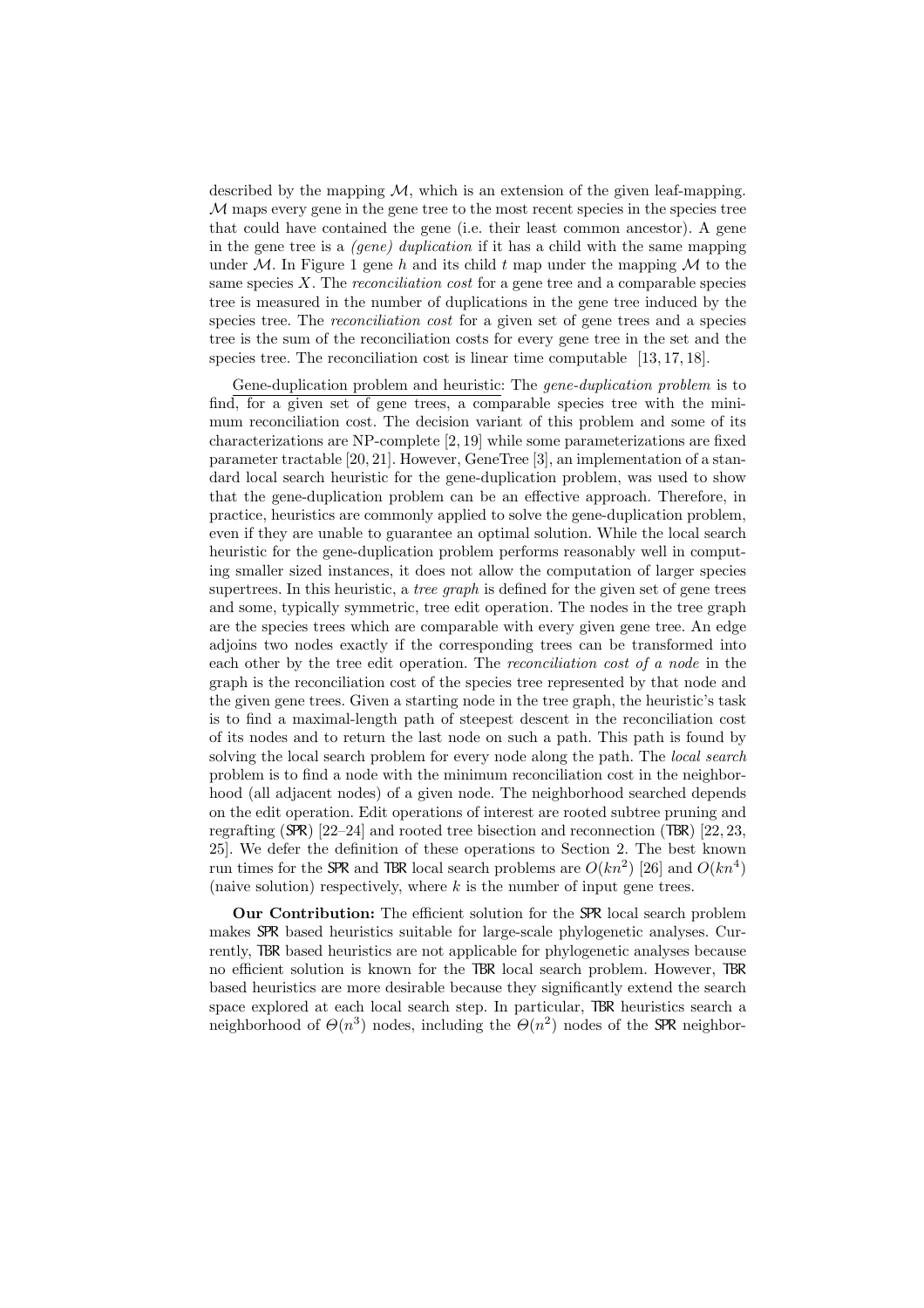hood, at each local search step. Our contribution is an  $O(kn^2 \log n)$  algorithm for the TBR local search problem. This makes TBR heuristics almost as efficient as SPR heuristics for large-scale phylogenetic analyses.

# 2 Basic Definitions, Notation, and Preliminaries

In this section we first introduce basic definitions and notation and then define preliminaries required for this work.

#### 2.1 Basic Definitions and Notation

A tree T is a connected graph with no cycles, consisting of a node set  $V(T)$  and an edge set  $E(T)$ . The nodes in  $V(T)$  of degree at most one are called *leaves* and denoted by  $L\negthinspace e(T)$ . A node in  $V(T)$  that is not a leaf is called an *internal* node. T is rooted if it has exactly one distinguished node called the root which we denote by  $\mathbf{Ro}(T)$ . Let T be a rooted tree. For any pair of nodes  $x, y \in V(T)$ where y is on a path from  $\mathbb{R}(T)$  to x we call (i) y an ancestor of x, and (ii) x a descendant of y. If  $\{y, x\} \in E(T)$  then we call y the parent of x denoted by Pa(x) and we call x a *child* of y. We write  $(y, x)$  to denote the edge  $\{y, x\}$ where  $y = Pa(x)$ . The set of all children of y is denoted by  $Ch(y)$ . If two nodes in  $T$  have the same parent, they are called *siblings*.  $T$  is (fully) *binary* if every internal node has exactly two children. A *subtree* of T rooted at node  $x \in V(T)$ , denoted by  $T<sub>x</sub>$ , is the tree induced by x and all its descendants. The *depth* of a node  $x \in V(T)$  is the number of edges on the path from  $\mathcal{R}(T)$  to x. The least common ancestor of a non-empty subset  $L \subseteq V(T)$ , denoted as  $lca(L)$ , is the common ancestor of all nodes in L with maximum depth.

#### 2.2 The Gene Duplication Problem

We now introduce necessary definitions to state the gene duplication problem. A species tree is a tree that depicts the evolutionary relationships of a set of species. Given a gene family for a set of species, a *gene tree* is a tree that depicts the evolutionary relationships among the sequences encoding only that gene family in the given species. Thus the nodes in a gene tree represent genes. In order to compare a gene tree G with a species tree S a mapping from each gene  $g \in V(G)$ to the most recent species in  $S$  that could have contained  $g$  is required.

**Definition 1 (Mapping).** The leaf-mapping  $\mathcal{L}_{G,S}$ :  $\text{Le}(G) \rightarrow \text{Le}(S)$  specifies the species  $\mathcal{M}_{G,S}(g)$  from which gene g was sampled from. An extension of  $\mathcal{L}_{G,S}$ to  $\mathcal{M}_{G,S} \colon V(G) \to V(S)$  is the mapping where  $\mathcal{M}_{G,S}(g) = \mathcal{L}_{G,S}(g)$ , if  $g \in$  $\text{Le}(G)$ , and  $\mathcal{M}_{G,S}(g) = \text{lea}(\mathcal{M}_{G,S}(\text{Le}(G_q)))$  otherwise.

**Definition 2 (Comparability).** The trees  $G$  and  $S$  are comparable if there exists a leaf-mapping  $\mathcal{L}_{G,S}$ . A set of gene trees G and S are comparable if each gene tree in  $\mathcal G$  is comparable with  $S$ .

Let  $G$  and  $S$  be comparable trees for the remainder of this section.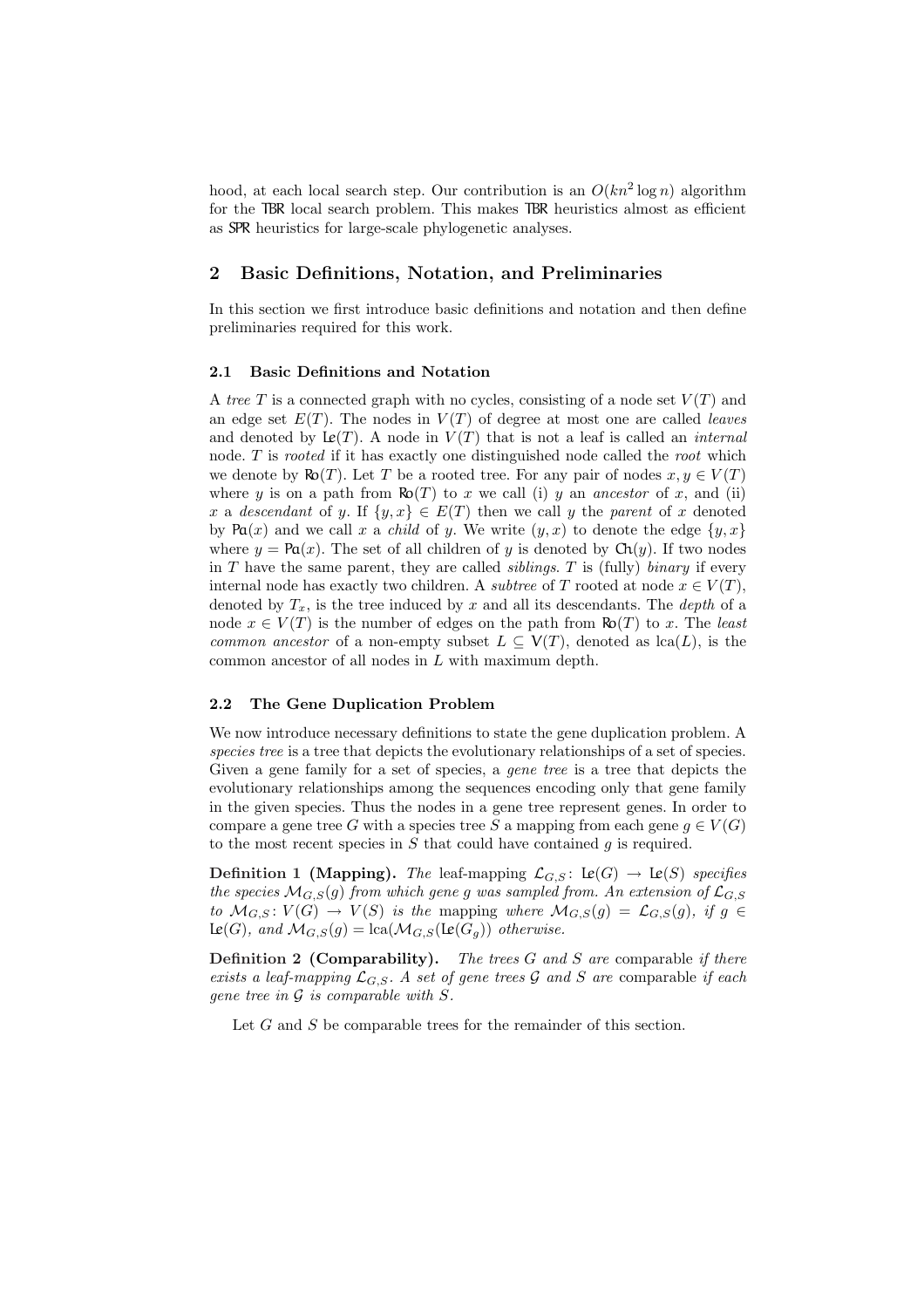**Definition 3 (Duplication).** A node  $v \in V(G)$  is a (gene) duplication if  $\mathcal{M}_{G,S}(v) = \mathcal{M}_{G,S}(u)$  for some  $u \in Ch(v)$  and we define  $Dup(G, S) = \{g \in$  $V(G)$ : g is a duplication }.

Definition 4 (Reconciliation cost). We define reconciliation costs for gene and species trees as follows:

- 1.  $\Delta(G, S) = |\text{Dup}(G, S)|$  is the reconciliation cost from G to S.
- 2.  $\Delta(G, S) = \Delta(G, S)$  is the reconciliation cost from G to S.<br>2.  $\Delta(G, S) = \sum_{G \in \mathcal{G}} \Delta(G, S)$  is the reconciliation cost from G to S.
- 3. Let T be the set of species trees that is comparable with G. We define  $\Delta(\mathcal{G}) =$  $\min_{S \in \mathcal{T}} \Delta(\mathcal{G}, S)$  to be the reconciliation cost of  $\mathcal{G}$ .

#### Problem 1 (Duplication)

Instance: A set  $\mathcal G$  of gene trees.

Find: A species tree  $S^*$  such that  $\Delta(\mathcal{G}, S^*) = \Delta(\mathcal{G})$ .

#### 2.3 Local Search Problems

Here we first provide definitions for the TBR [25] and SPR [24] edit operations and then formulate the related local search problems that were motivated in the Introduction.

**Definition 5 (RR operation).** Let T be a tree and  $x \in V(T)$ . RR(T, x) is defined to be the tree T, if  $x = \text{Ro}(T)$ . Otherwise,  $\text{RR}(T, x)$  is the tree that is obtained from T by (i) suppressing  $\mathbf{R}o(T)$ , and (ii) subdividing the edge  $\{\mathbf{Pa}(x), x\}$  by a from 1 by (*t*) suppressing **KO**(1), and (*u*) subdividing the eage {**rd**(*x*), *x*} by denote node. We define the following extension:  $\mathbb{R}(T) = \bigcup_{x \in V(T)} {\{RR(T, x)\}}$ .

Definition 6 (TBR operation). For technical reasons we first define for a tree T the planted tree  $P(T)$  that is the tree obtained by adding an additional edge, called root edge,  $\{u, \text{Ro}(T)\}\$  to T.

Let T be a tree,  $e = (u, v) \in E(T)$  and X, Y be the connected components that are obtained by removing edge e from T where  $v \in X$  and  $u \in Y$ . We define  $TBR_T(v, x, y)$  for  $x \in X$  and  $y \in Y$  to be the tree that is obtained from  $P(T)$ by first removing edge e, then replacing the component X by  $\mathbb{R}(X,x)$ , and then adjoining a new edge f between  $x' = \text{Ro}(\text{RR}(X,x))$  and Y as follows:

- 1. Create a new node y' that subdivides the edge  $(\text{Pa}(y), y)$ .
- 2. Adjoin the edge  $f$  between nodes  $x'$  and  $y'$ .
- 3. Suppress the node  $u$ , and rename  $x'$  as  $v$  and  $y'$  as  $u$ .

We say that the tree  $TBR_T(v, x, y)$  is obtained from T by a tree bisection and reconnection (TBR) operation that bisects the tree  $T$  into the components  $X, Y$ and reconnects them above the nodes  $x, y$ .

We define the following extensions for the TBR operation:

*ve aefine the following extensions fo*  $1$ . TBR<sub>T</sub> $(v, x) = \bigcup_{y \in Y} {\text{TRR}_T(v, x, y)}$ 

2. TBR<sub>T</sub>(*v*) =  $\bigcup_{x \in X} T(x, x)$ <br>
2. TBR<sub>T</sub>(*v*) =  $\bigcup_{x \in X} T(x, x)$ 

 $\beta.$  TBR  $_T$  $(u,v) \in E(T)$  TBR $_T(v)$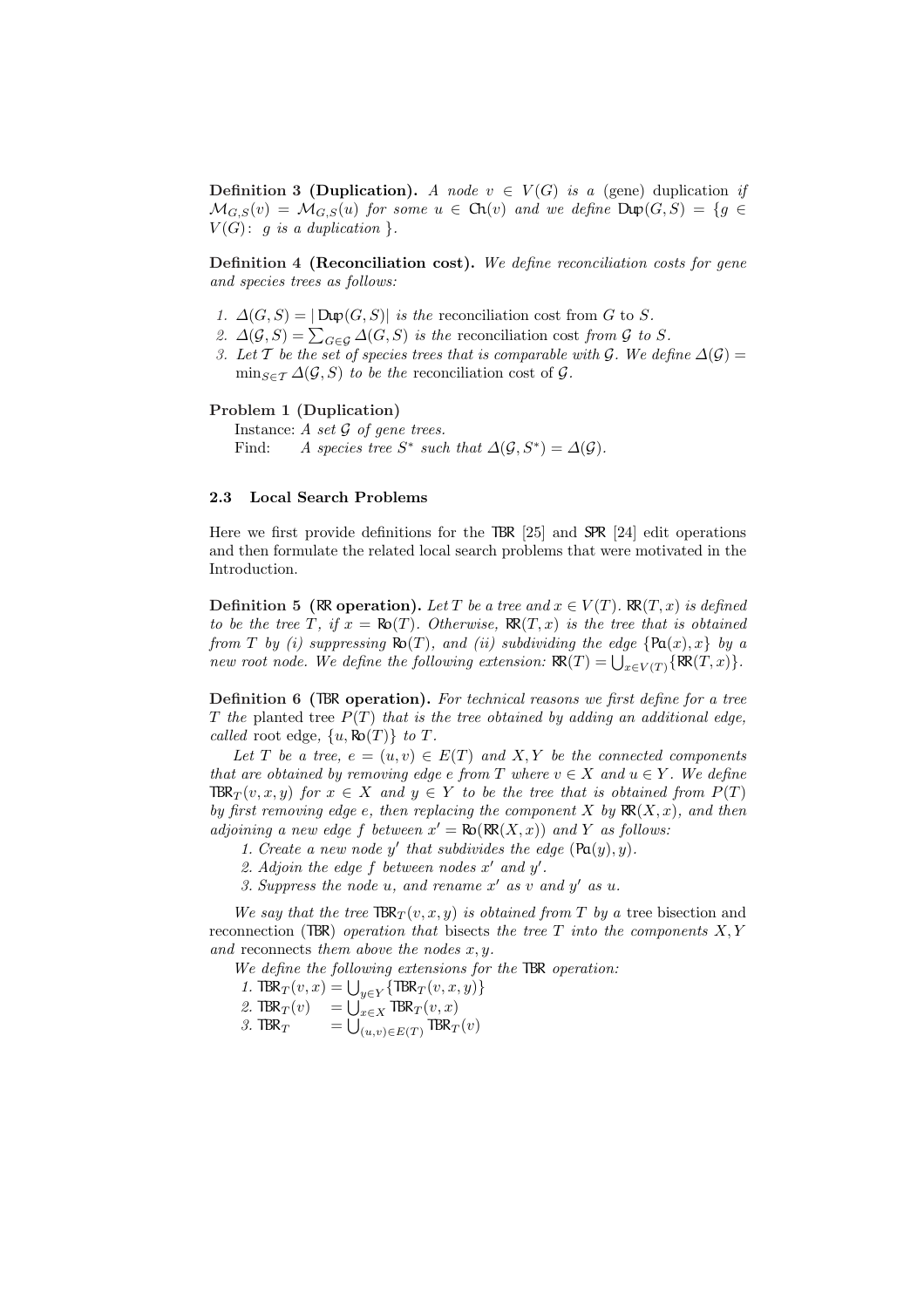An SPR operation for a given tree  $T$  can be briefly described through the following three steps: (i) prune some subtree  $P$  from  $T$ , (ii) add a root edge to the remaining tree  $S$ , (iii) regraft  $P$  into an edge of the remaining tree  $S$ . For our purposes we define the SPR operation as a special case of the TBR operation.

Definition 7 (SPR operation). Let T be a tree,  $e = (u, v) \in E(T)$  and X, Y be the connected components that are obtained by removing edge e from T where  $v \in X$  and  $u \in Y$ . We define  $\text{SPR}_T(v, y)$  for  $y \in Y$  to the tree  $\text{TBR}_T(v, v, y)$ . We say that the tree  $\text{SPR}_T(v, y)$  is obtained from T by a subtree prune and regraft (SPR) operation that prunes subtree  $T_v$  and regrafts it above node y.

We define the following extensions of the SPR operation:

*ve aefine the following extensio*<br>1.  $\text{SPR}_T(v) = \bigcup_{y \in Y} \{\text{SPR}_T(v, y)\}$ 

2. 
$$
SPR_T = \bigcup_{(u,v)\in E(T)} SPR_T(v)
$$

Problem 2 (TBR-Scoring (TBR-S))

Instance:  $A$  gene tree set  $G$ , and a comparable species tree  $S$ . Find: A tree  $T^* \in \text{TBR}_S$  such that  $\Delta(\mathcal{G}, T^*) = \min_{T \in \text{TBR}_S} \Delta(\mathcal{G}, T)$ .

Problem 3 (TBR-Restricted Scoring (TBR-RS))

Instance: A triple  $(\mathcal{G}, S, v)$ , where  $\mathcal G$  is a set of gene trees, S is a comparable species tree, and  $(u, v) \in E(S)$ .

Find: A tree  $T^* \in \text{TBR}_S(v)$  such that  $\Delta(\mathcal{G}, T^*) = \min_{T \in \text{TBR}_S(v)} \Delta(\mathcal{G}, T)$ .

The problems SPR-Scoring (SPR-S) and SPR-Restricted Scoring (SPR-RS) are defined analogously to the problems TBR-S and TBR-RS respectively.

Throughout this paper we use the following terminology: (i)  $\mathcal G$  is a set of gene trees, (ii) S denotes a compatible species tree, (ii)  $r = \text{Ro}(S)$ , (iii) P denotes a proper (pruned) subtree of S, and (iv)  $v = \text{Ro}(P)$ .

## 3 Solving the TBR-S problem

In this section we study the TBR-S problem in more detail. First, we show how the algorithm developed by Bansal et al. [26] to solve the SPR-RS problem can be slightly modified to solve the TBR-S problem. This already improves the running time of the existing solution considerably. Second, we show how the inherent structure of the TBR-S problem can be used to further improve the running time. To do this, we define the "BestRooting" problem, and show how an efficient solution for this problem leads to an efficient solution for the TBR-S problem.

#### 3.1 Relating Scores of TBR and SPR Neighborhoods

The following algorithm Alg-SPR-RS is a brief restatement of the algorithm presented in [26] to solve the SPR-RS instance  $(\mathcal{G}, S, v)$  efficiently.

Algorithm Alg-SPR-RS

1. Prune  $P$  from  $S$ , regraft  $P$  above node  $r$  to obtain the resulting tree denoted by  $\Re(P)$ . Compute the reconciliation cost of  $\Re(P)$ .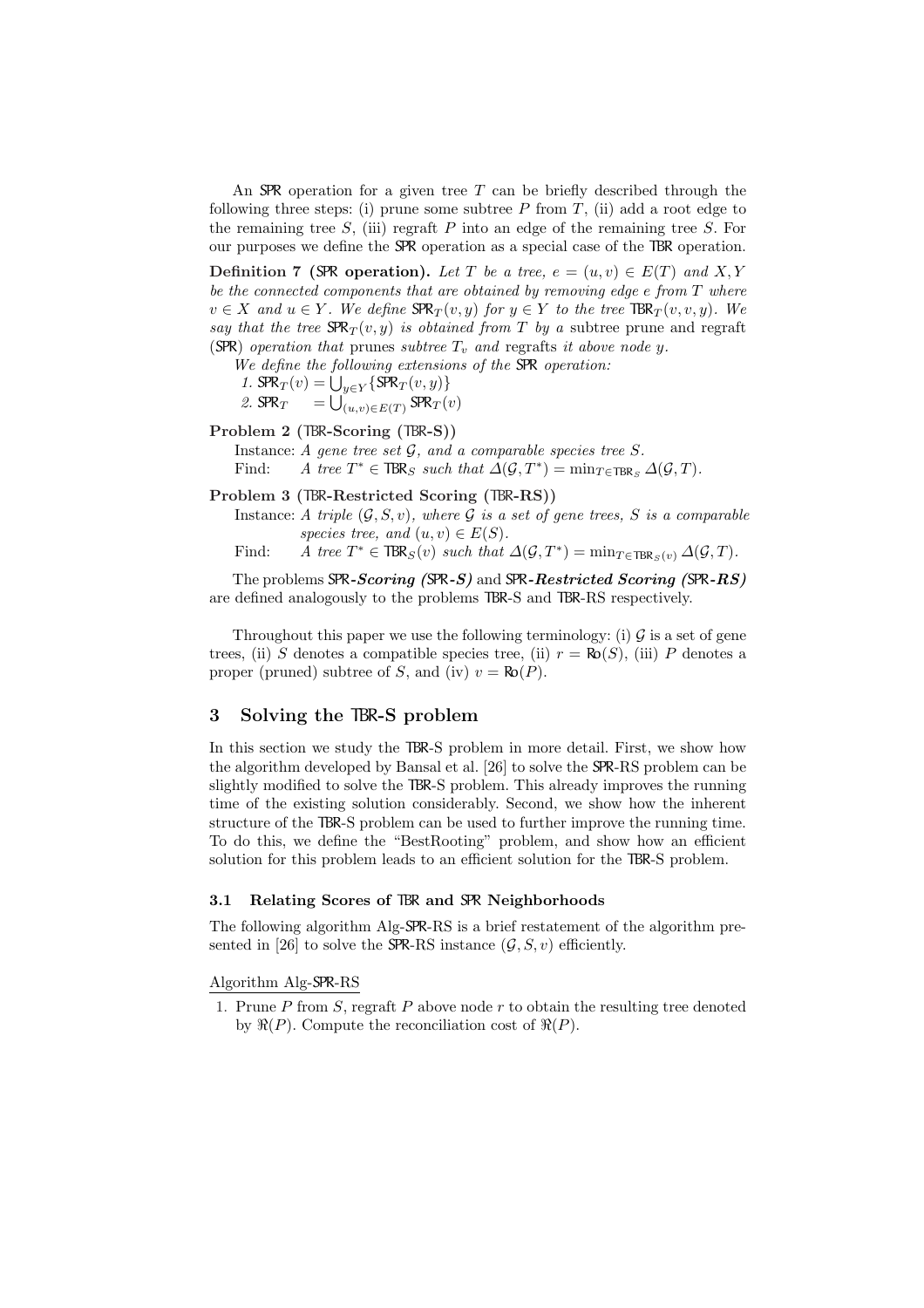2. Compute the difference between the reconciliation cost of each tree in  $\text{SPR}_S(v)$ and  $\Re(P)$ . This gives the reconciliation cost of each tree in  $\text{SPR}_S(v)$ .

Observe that  $SPR_S(v) = \text{TBR}_S(v, v)$ . In fact, Alg-SPR-RS can be modified to efficiently compute the reconciliation costs of all trees in  $TBR_S(v, x)$  for any node  $x \in V(P)$ . To do this, we simply modify Step 1 of Alg-SPR-RS as follows:

1. Prune P from S, re-root P to obtain  $P' = \mathbb{RR}(S, x)$ , and regraft P' above node r to obtain  $\Re(P')$ . Compute the reconciliation cost of  $\Re(P')$ .

Note, this modification does not change the algorithms's complexity.

**Observation 1** The TBR-RS problem on  $(\mathcal{G}, S, v)$  can be solved by computing the reconciliation cost of each tree in  $TBR_S(v, x)$ , for all  $x \in V(P)$ . The TBR-S problem in turn can be solved by solving the TBR-RS problem  $|V(S)| - 1$  times.

Let us assume, for convenience, similar gene tree and species tree sizes. It is known that the SPR-RS problem is solvable in  $O(kn)$  time [26], where  $k = |\mathcal{G}|$ . Based on Observation 1, and the modification described above, the TBR-S problem can then be solved in  $O(kn^3)$  time. This already gives us a speed up of  $\Theta(n)$  over known algorithms for this problem. We will show how to solve the **TBR-S** problem in  $O(kn^2 \log n)$  time. This gives a speed-up of  $O(n^2/\log n)$  over existing algorithms. Also, it should be noted that the correctness or efficiency of our algorithm does not depend on the simplifying assumption of similar gene and species tree sizes.

It is interesting to note that the size of the set  $TBR_S$  is  $\Theta(n^3)$ . Thus, for one gene tree the time complexity of computing and enumerating the reconciliation costs of all trees in  $\text{TR}_S$  is  $\Omega(n^3)$ .

However, to solve the TBR-S problem one is only interested in finding a tree with the minimum reconciliation cost. This lets us solve the TBR-S problem in time that is sub-linear in the size of  $TBR<sub>S</sub>$ , and obtain a time complexity of  $O(n^2 \log n)$  for the TBR-S problem. In fact, after the initial  $O(n^2 \log n)$  preprocessing step, our algorithm can output the reconciliation cost of any tree in TBRs in  $O(1)$  time.

#### 3.2 Relating TBR-RS with SPR-RS

To obtain our speed-up, we concentrate on improving the complexity of solving the TBR-RS problem. To do this, we take a closer look at Step 2 of Alg-SPR-RS. This part of the algorithm computes the difference in reconciliation cost of each tree in  $\text{SPR}_S(v)$  and the tree  $\Re(P)$ . To compute this difference, the algorithm considers only the leaf set of  $P$ , and not its topology. This means that the difference values would be the same if P was replaced by any tree  $P' \in \mathbb{R}(P)$ . Based on this observation, we have the following theorem. In the interest of brevity, this theorem is stated here without proof.

**Theorem 1.** Let  $x', x'' \in V(P)$ , and  $y', y'' \in V(S) \setminus (V(P) \cup \{r\})$ . Let  $T_1 =$  $TBR_S(v, x', y'), T_2 = TBR_S(v, x', y''), and, T_3 = TBR_S(v, x'', y'), T_4 = TBR_S(v, x'', y'').$ Then,  $\Delta(\mathcal{G}, T_1) - \Delta(\mathcal{G}, T_2) = \Delta(\mathcal{G}, T_3) - \Delta(\mathcal{G}, T_4)$ .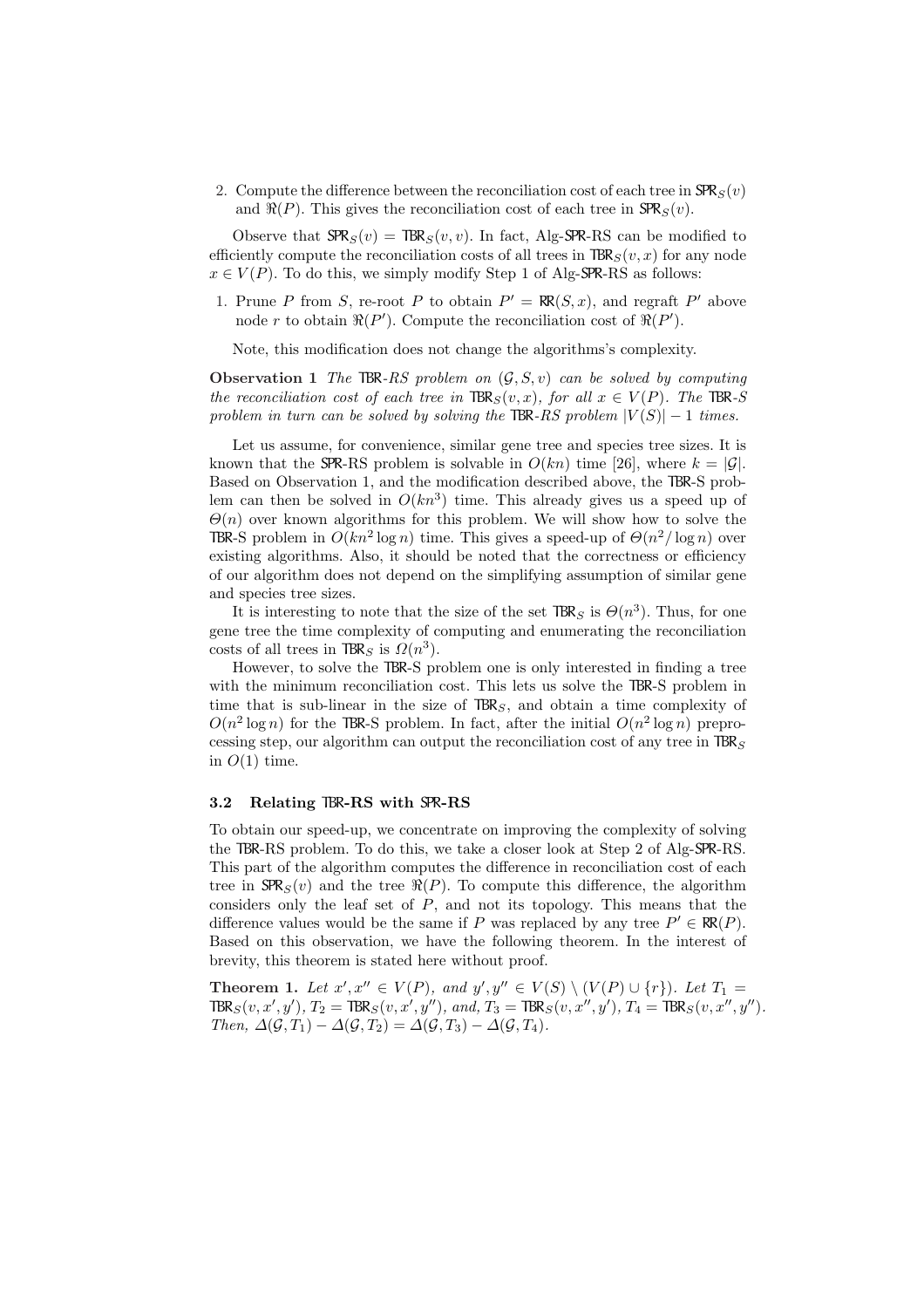**Corollary 1.** To obtain the reconciliation cost of each tree in  $\text{IBR}_{S}(v)$ , it is sufficient to compute the reconciliation cost of  $\Re(P')$  for each  $P' \in \Re(P)$ , and then perform Step 2 of Alg-SPR-RS starting with any  $\Re(P')$ ,  $P' \in \text{RR}(P)$ .

This is because the output of Step 2 of Alg-SPR-RS will be the same for all  $\Re(P')$  where  $P' \in \mathsf{RR}(P)$ .

To solve the TBR-RS problem it is sufficient to find one tree in  $TBR_S(v)$  with minimum reconciliation cost. Based on Alg-SPR-RS and Corollary 1 we have the following theorem.

**Theorem 2.** Let  $T_1$  be a tree with minimum reconciliation cost in  $TBR_S(v)$ . Consider tree  $P' \in \mathbb{R}(P)$  where  $\mathcal{R}(P')$  has minimum reconciliation cost and let  $P' =$  $\mathbb{RR}(P, x)$ . Then, there exists a tree  $T_2 \in \mathbb{RB}_S(v, x)$  such that  $\Delta(\mathcal{G}, T_1) = \Delta(\mathcal{G}, T_2)$ .

In other words, to obtain a solution for the TBR-RS problem for instance  $(\mathcal{G}, S, v)$ , it is sufficient to obtain the reconciliation costs of only the trees in  $TBR_S(v, x)$ , where  $P' = RR(P, x)$  such that  $\Re(P')$  has the minimum reconciliation cost. Based on Corollary 1 and Theorem 2 we have the following corollary.

Corollary 2. The minimum reconciliation cost of a tree in  $TBR_S(v)$  can be obtained by performing Step 2 of Alg-SPR-RS starting with  $\Re(P')$ , where  $P' \in \Re(P)$ such that  $\Re(P')$  has minimum reconciliation cost.

#### Problem 4 (BestRooting (BR))

Instance: A set of gene trees  $G$ , a compatible species tree  $S$ , and a proper subtree P of S.

Find: A tree  $P' \in \mathbb{R}(P)$  for which  $\Delta(\mathcal{G}, \Re(P'))$  is minimum.

Thus, based on Observation 1, Theorems 1 and 2, and, Corollaries 1 and 2, an efficient solution to the BR problem leads naturally to an efficient solution for the TBR-S problem. The remainder of this paper deals mostly with our solution to solve the BR problem efficiently. In the next section we take a closer look at the BR problem and study some of its structural properties.

### 4 Structural Properties of the BR Problem

Our solution to solve the BR problem for a set of input gene trees involves computing the reconciliation cost of  $\Re(P')$ , where  $P' \in \Re(P)$ , for each gene tree separately, and then combining the results to obtain the final solution. The solution for the BR problem is easily obtained by picking that  $P' \in \mathbb{R}(P)$ for which the sum of the reconciliation costs from each gene tree is minimum. Therefore, in the remainder of this section we assume that there is only one input gene tree  $G$  for the BR problem. Thus, the problem to be solved is the following:

Problem 5 (ROOTING)

Instance: A triple  $(G, S, P)$ , where G is a gene tree, S a compatible species tree, and P a proper subtree of S.

Find: The reconciliation cost  $\Delta(G, \Re(P'))$  for each  $P' \in \mathbb{R}(P)$ .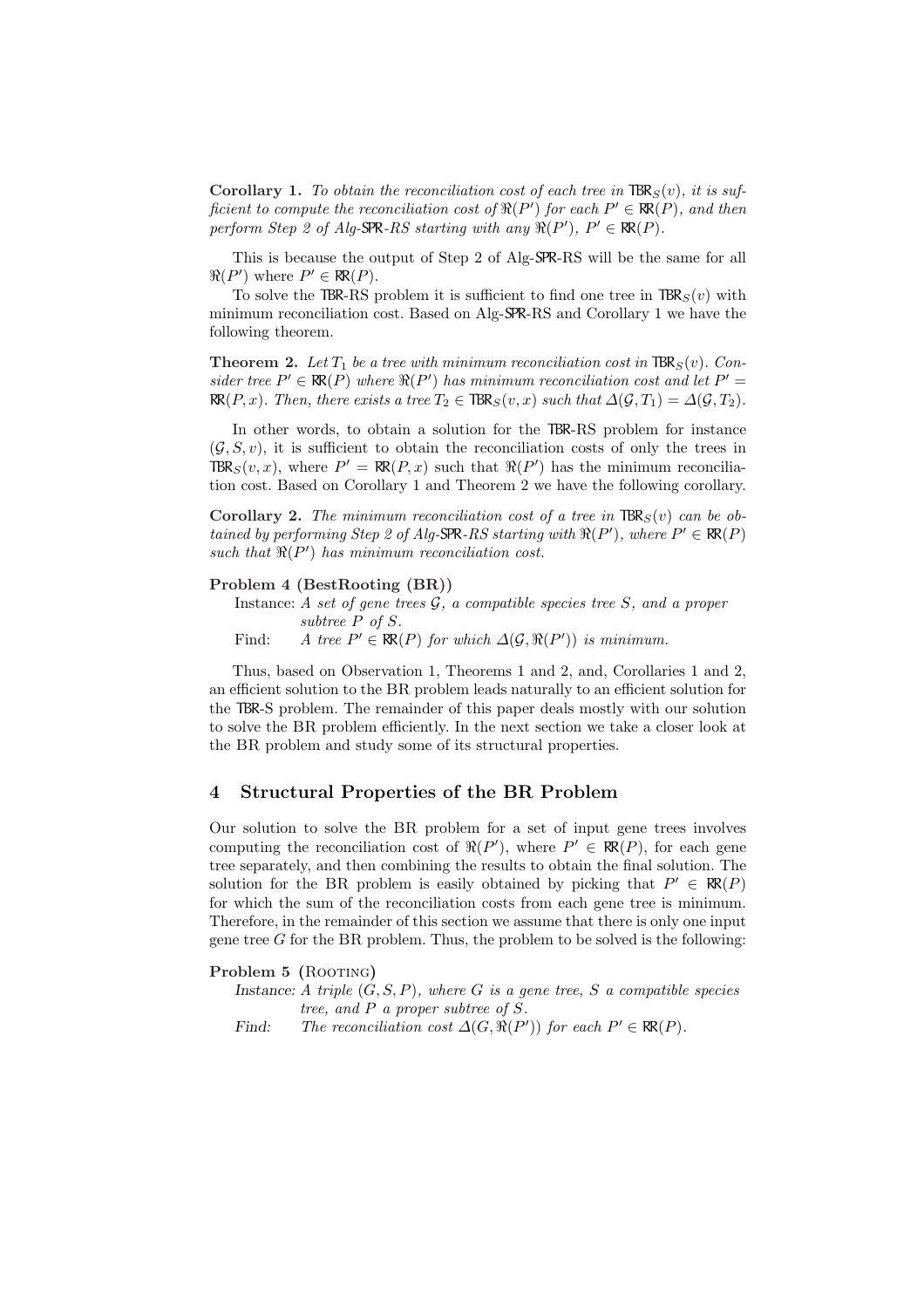To solve the Rooting problem we first calculate the reconciliation cost of  $\Re(P)$ . As P is re-rooted to form P', the duplication status of some of the nodes from G may change, which changes the reconciliation cost. We show how to efficiently compute this difference between the reconciliation cost of  $\Re(P)$  and the reconciliation cost of  $\Re(P')$  for each  $P' \in \mathbb{RR}(P)$ .

To realize this strategy it is imperative to study the change in the duplication status of nodes in the gene tree as  $P$  is re-rooted step-by-step.

**Lemma 1.** The duplication status of any node  $g \in G$  for which  $\mathcal{M}_{G,S}(g) \notin$  $V(P)$  remains the same for each  $\Re(P')$ ,  $P' \in \Re(P)$ .

Thus, under our strategy, we only need to consider those nodes in G that map to a node in  $V(P)$  under  $\mathcal{M}_{G,S}$ . These are the nodes that are responsible for any difference in the reconciliation costs of  $\Re(P)$  and  $\Re(P')$ , where  $P' \in \mathbb{R}(P)$ .

**Definition 8.** An internal node  $g \in V(G)$  is relevant if  $\mathcal{M}_{G,S}(g) \in V(P)$ .

For the remainder of this section let  $g \in V(G)$  be relevant, and  $Ch(g)$  =  ${g', g''}.$ 

Lemma 2. If  $\mathcal{M}_{G, \Re(P')}(g) = \mathcal{M}_{G, \Re(P')}(g') = \mathcal{M}_{G, \Re(P')}(g'')$  for some  $P' \in$  $\mathsf{RR}(P)$ , then g remains a duplication under  $\mathcal{M}_{G, \Re(P'')}$  for every  $P'' \in \mathsf{RR}(P)$ .

**Lemma 3.** Let  $a = \mathcal{M}_{G, \Re(P)}(g)$ . The duplication status of g under  $\mathcal{M}_{G, \Re(P)}$  is preserved under  $\mathcal{M}_{G, \Re(P')}$  where  $P' = \Re(P, x)$  for  $x \in V(P) \setminus (V(P_a) \setminus \{a\})$ .

**Lemma 4.** Suppose g is not a duplication under  $\mathcal{M}_{G, \Re(P)}$ . Let  $b = \mathcal{M}_{G, \Re(P)}(g')$ ,  $c = \mathcal{M}_{G, \Re(P)}(g'')$ . Then g is a duplication under  $\mathcal{M}_{G, \Re(P')}$  where  $P' = \Re(P, x)$ for  $x \in (V(P_b)\setminus\{b\})\cup (V(P_c)\setminus\{c\})$ . And, g is not a duplication under  $\mathcal{M}_{G,\Re(P')}$ for any other  $P'$ .

**Lemma 5.** Let  $a = \mathcal{M}_{G, \Re(P)}(g) = \mathcal{M}_{G, \Re(P)}(g')$ , and  $b = \mathcal{M}_{G, \Re(P)}(g'')$ . Let  $\alpha$ denote the node closest to b along the path from a to b in  $\Re(P)$ , such that there exists a node  $v \in V(G_{g'})$  with  $\mathcal{M}_{G,\Re(P)}(v) \in P_\alpha$ . If  $\alpha \neq b$ , then let  $\beta$  be the child of  $\alpha$  that lies along the path from  $\alpha$  to b. Then,

- 1. If  $\alpha = b$  then g is a duplication under mapping  $\mathcal{M}_{G, \Re(P')}$  for each  $P' \in$  $RR(P)$ .
- 2. Otherwise,
	- (a) g is not a duplication under  $\mathcal{M}_{G, \Re(P')}$  where  $P' = \Re(P, x)$  and  $x \in$  $V(P_{\beta}) \setminus \{V(P_b) \setminus b\}, \text{ and,}$
	- (b) g is a duplication under  $\mathcal{M}_{G, \Re(P')}$  for every other P'.

# 5 Description of the Algorithm

We first design an efficient algorithm, called ROOTINGCOSTTREE (Alg-RCT), which solves the ROOTING problem. Based on the lemmas seen in Section 4, we then show how this algorithm fits into our algorithm for solving the TBR-S problem. Finally we analyze the complexity of our algorithm for solving the TBR-S problem.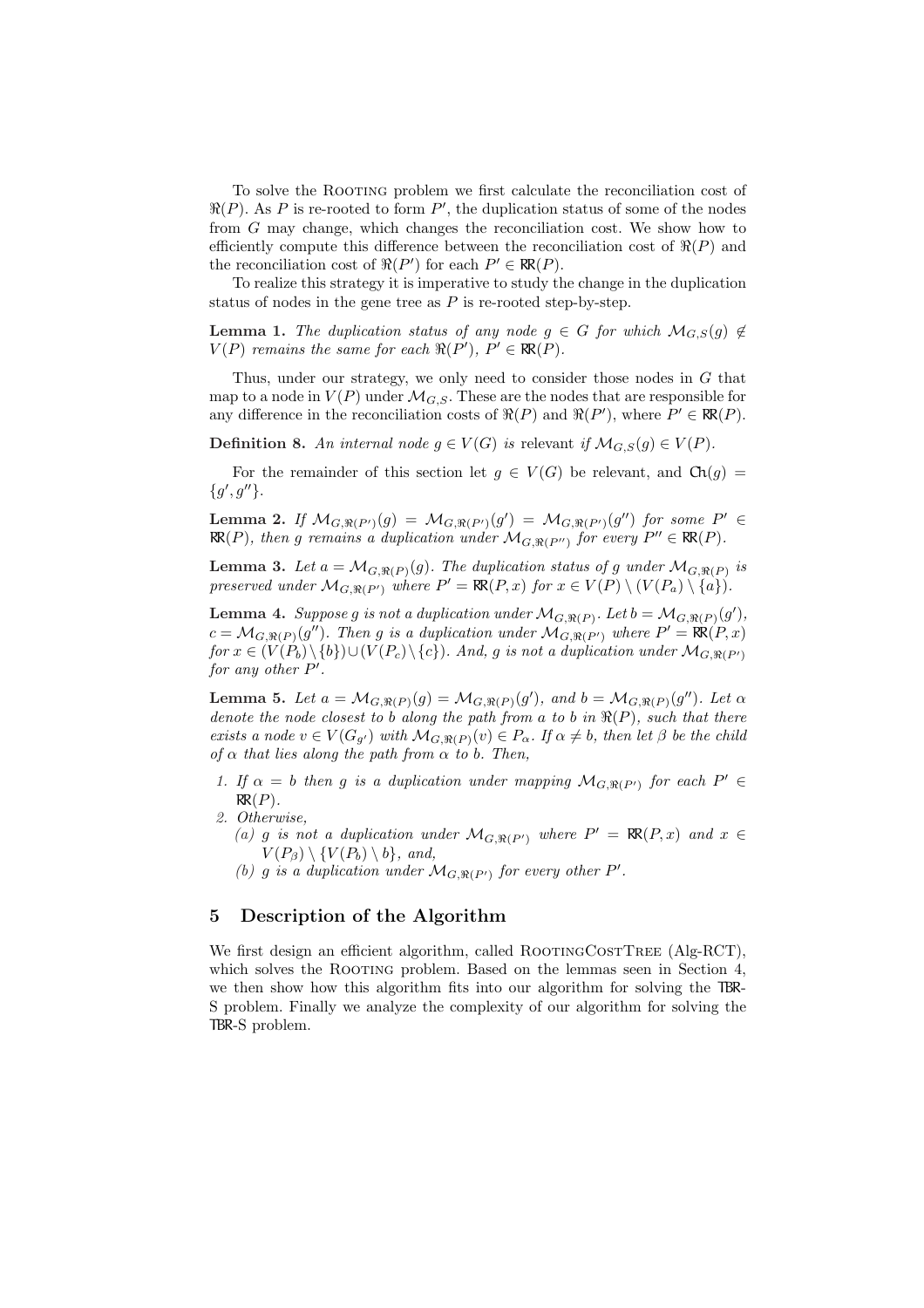#### 5.1 Algorithm Alg-RCT $(G, S, P)$

The input for Alg-RCT is the instance  $(G, S, P)$  of the ROOTING problem. The first step in the algorithm is to obtain the tree  $\Re(P)$ .

The output  $\widetilde{P}$  is a  $W: V(\widetilde{P}) \to \mathbb{N}_0$  node weighted version of tree P, where  $W(s) = \Delta(G, \Re(P'))$  for  $P' = \Re(P, s)$ .

- **Initialization:** Construct  $\Re(P)$  and initialize two counters  $g(s)$  and  $l(s)$  with 0, for each node  $s \in V(P)$ . Then, compute  $\mathcal{M}_{G, \Re(P)}$ . Create two empty sets "start" and "end" at each node in P.
- Partially updating the values for g and  $l$ : For each relevant node g do the following: If g is not a duplication under  $\mathcal{M}_{G, \Re(P)}$ , then  $\mathsf{g}(\mathcal{M}_{G, \Re(P)}(c))$   $\leftarrow$  $g(\mathcal{M}_{G,\Re(P)}(c)) + 1$  for each  $c \in Ch(g)$ . If g is a duplication where  $a =$  $\mathcal{M}_{G,\Re(P)}(g) = \mathcal{M}_{G,\Re(P)}(u)$ , and  $b = \mathcal{M}_{G,\Re(P)}(v)$ , for  $\text{Ch}(g) = \{u, v\}$  and  $b \neq a$ . Add u to the "start" set of node a and the "end" set of node b.
- Fully updating the values for g and  $l$ : We now update the  $l$  and g values for those nodes that satisfy the condition of Lemma 5. Lets call these nodes "special". Following the notation from Lemma 5, the goal is to find node  $\alpha \in P$  for each special node from G. In the interest of brevity we only give a high level idea of the algorithm to be followed for this step. An in-order labeling of G lets us store the subtree  $G_q$  for any special node  $g \in V(G)$  as an interval. These intervals can be stored in an interval tree, so that stabbing queries can be performed efficiently. We traverse  $P$  in post-order, and for each node, say  $x$ , we keep track of those nodes from the gene tree that might have a descendant mapping to x and for which  $\alpha$  can be deduced from x. This is done by making use of the "start" and "end" sets established in the previous step. This 'currently active' set of nodes (intervals) is maintained dynamically in the interval tree. Suitably querying the interval tree allows us to obtain those special nodes for which the  $\alpha$  nodes can be deduced easily from x. This step can be shown to run in time  $O(|V(P) + V(G)| \log(|V(P) + V(G)|)).$
- Computing  $\tilde{P}$ : The tree  $\tilde{P}$  is initialized to be P and its node weights are set to 0. Set  $d \leftarrow \Delta(G, \Re(P))$ . For each node s in a preorder traversal on the tree  $\tilde{P}$ , we calculate the weight of that node as follows: If  $s \in Ch(\mathcal{R}(P))$ then  $W(s) \leftarrow d$ . Otherwise, set  $W(s) \leftarrow W(\text{Pa}(s)) + g(\text{Pa}(s)) - l(s)$ .

Note: The value  $g(s)$ , represents the number of additional nodes from G that will become duplications when  $P' = \mathbb{R}(P, s)$  is re-rooted to form  $P'' =$  $\mathbb{R}(P, t), t \in \mathbb{C}$  h(s). The value  $l(s)$  represents the number of nodes from G that will lose their duplication status when  $P' = \mathbb{RR}(S, \mathbb{Pa}(s))$  is re-rooted to form  $P'' = \mathbb{RR}(S, s).$ 

#### 5.2 Algorithm Alg-TBR $(G, S, P)$

This algorithm solves the TBR-S problem. The algorithm is as follows: We first use Algorithm Alg-RCT to solve the BR problem as shown in Section 4. A solution to the BR problem leads naturally to a solution for the TBR-S problem (see Observation 1, Theorems 1 and 2, and, Corollaries 1 and 2).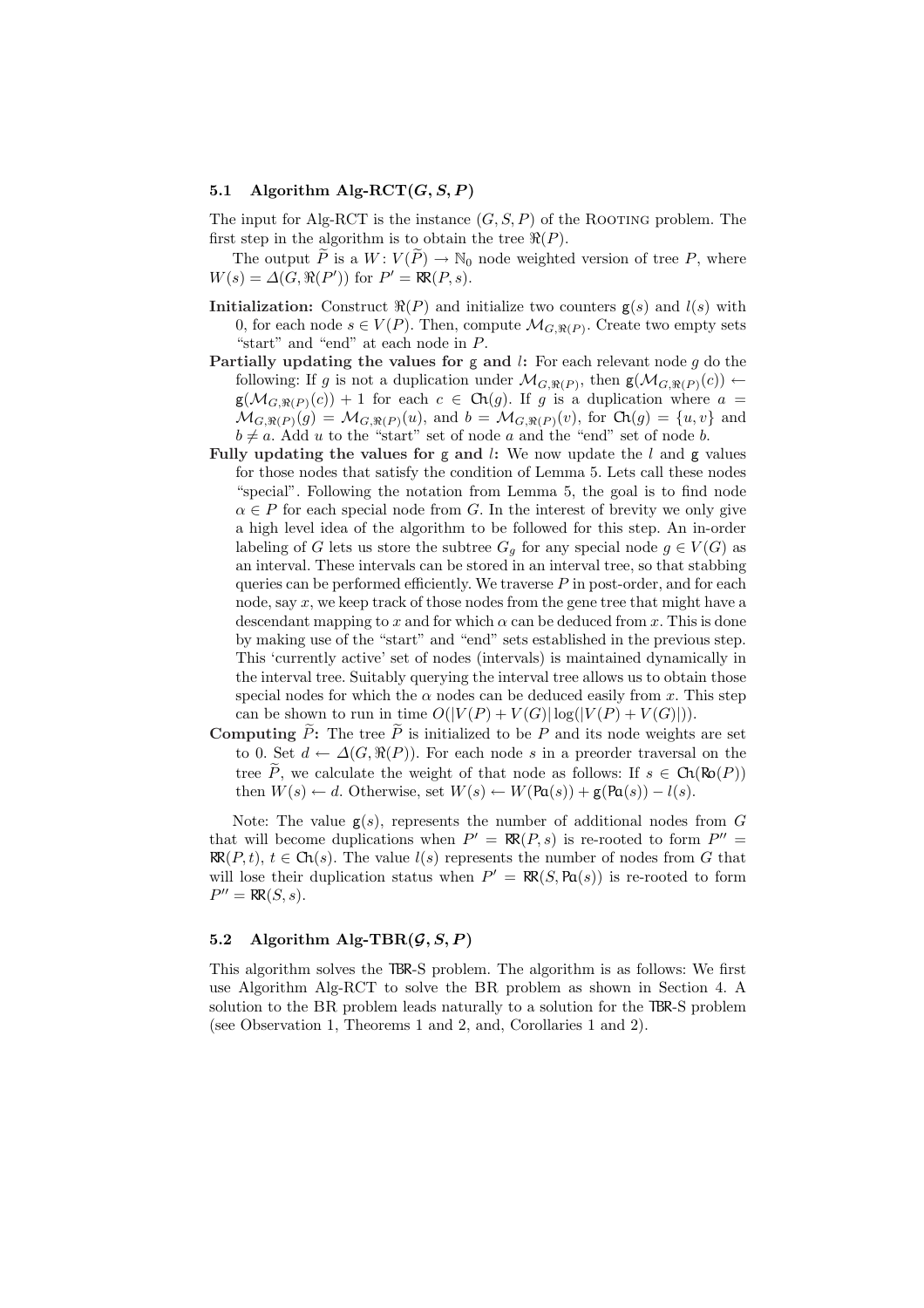#### 5.3 Correctness and Complexity

To establish the correctness of our algorithm for the TBR-S problem, it is sufficient to show that the Rooting problem is correctly solved by Algorithm Alg-RCT. The correctness of algorithm Alg-RCT is based on Lemmas 1-5. For brevity, a detailed proof is omitted herein.

We first state the time complexity of Alg-RCT, and then derive the time complexity of algorithm Alg-TBR which solves the TBR-S problem. Note, to simplify our analysis we assume that all  $G \in \mathcal{G}$  have approximately the same size. The input for BR problem is a gene tree  $G$ , a species tree  $S$ , and the pruned subtree P of S. Let  $n = | \mathbf{L}(\mathbf{S}) |$ , and  $k = | \mathcal{G} |$ .

Complexity of Alg-RCT(G, S, P): Let  $m = | \mathbf{L}(\mathbf{S}) | + | \mathbf{L}(\mathbf{G}) |$ . The overall time complexity of Alg-RCT(G, S, P) is bounded by  $O(m \log m)$  (proof omitted for brevity). This implies that the complexity of the BR problem is  $O(km \log m)$ .

Complexity of Alg-TBR $(G, S, P)$ : By Corollary 2 the time complexity of the **TBR-RS** problem is  $O(km) + O(km \log m)$  which is  $O(km \log m)$ . The time complexity of Alg-TBR is thus,  $O(n) \times O(km \log m)$ , which is  $O(knm \log m)$ . The time complexity of the existing naive solution for the TBR-S problem is  $O(kn^3m)$ . Thus, our algorithm improves on the current solution by a factor of  $n^2/\log m$ .

# 6 Outlook and Conclusion

Despite the inherent complexity of the duplication problem, it has been an effective approach for incorporating data from gene families into a phylogenetic inference [4–7]. The duplication problem is typically approached by using local search heuristics. Among these, TBR heuristics are especially desirable for large-scale phylogenetic analyses, but current solutions have prohibitively large run times. Our algorithm offers a vast reduction in run time, which makes TBR heuristics applicable for such large-scale analyses.

The ideas developed in this paper could possibly be applied to other problems related to the reconciliation of gene and species trees. For example, our solution for the rooting problem can be used to efficiently find an optimal rooting for any species tree, with respect to the given gene trees.

# References

- 1. Guigó, R., Muchnik, I., Smith, T.F.: Reconstruction of ancient molecular phylogeny. Molecular Phylogenetics and Evolution 6(2) (1996) 189–213
- 2. Ma, B., Li, M., Zhang, L.: On reconstructing species trees from gene trees in term of duplications and losses. In: RECOMB. (1998) 182–191
- 3. Page, R.D.M.: GeneTree: comparing gene and species phylogenies using reconciled trees. Bioinformatics 14(9) (1998) 819–820
- 4. Slowinski, J.B., Knight, A., Rooney, A.P.: Inferring species trees from gene trees: A phylogenetic analysis of the elapidae (serpentes) based on the amino acid sequences of venom proteins. Molecular Phylogenetics and Evolution 8 (1997) 349–362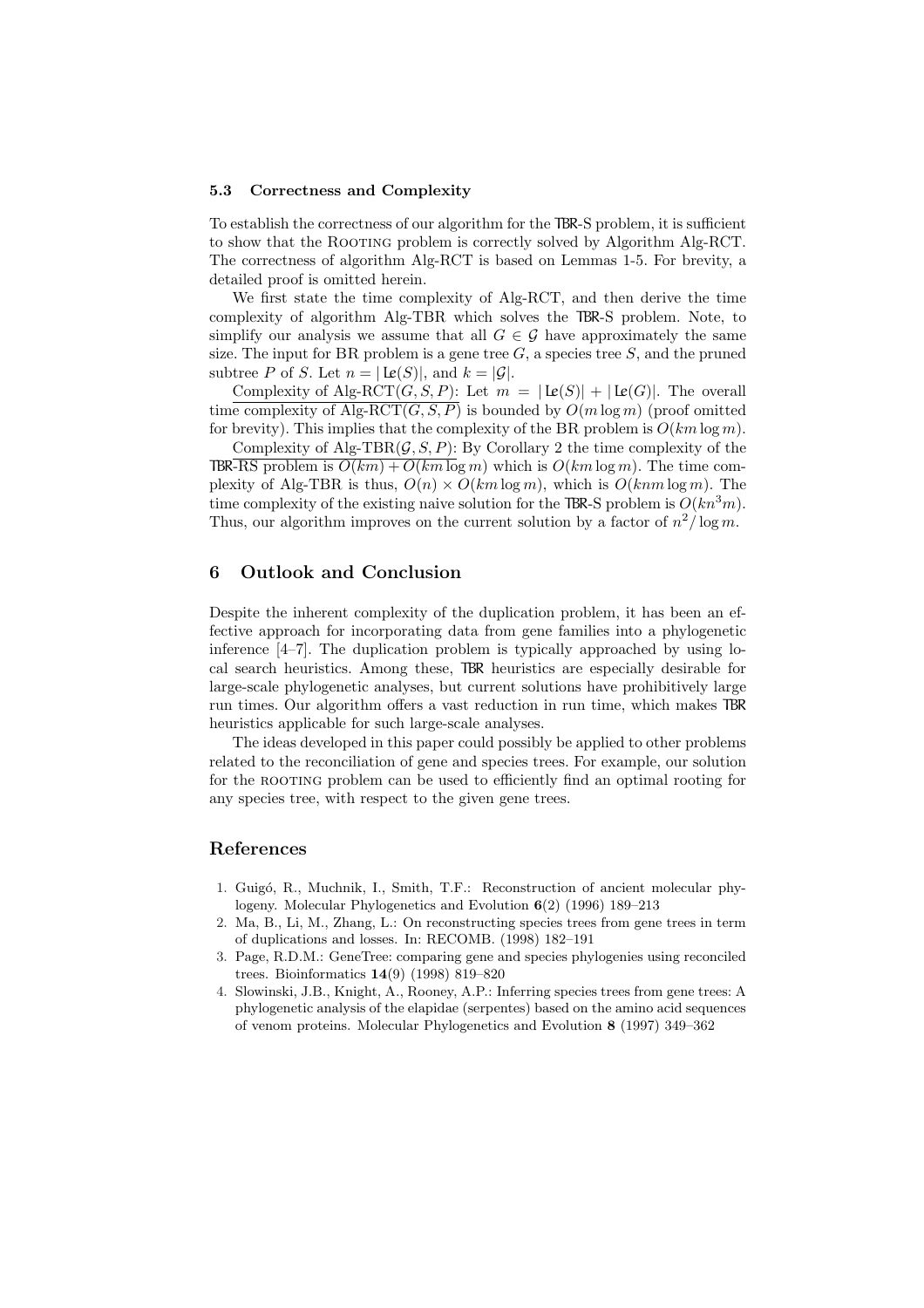- 5. Page, R.D.M.: Extracting species trees from complex gene trees: reconciled trees and vertebrate phylogeny. Molecular Phylogenetics and Evolution 14 (2000) 89– 106
- 6. Cotton, J., Page, R.D.M.: Vertebrate phylogenomics: reconciled trees and gene duplications. In: Pacific Symposium on Biocomputing. (2002) 536–547
- 7. Cotton, J.A., Page, R.D.M.: Tangled tales from multiple markers: reconciling conflict between phylogenies to build molecular supertrees. In: Phylogenetic Supertrees: Combining Information to Reveal the Tree of Life. Springer-Verlag (2004) 107–125
- 8. Sanderson, M.J., McMahon, M.M.: Inferring angiosperm phylogeny from EST data with widespread gene duplication. BMC Evolutionary Biology 7(suppl 1:S3) (2007)
- 9. Goodman, M., Czelusniak, J., Moore, G.W., Romero-Herrera, A.E., Matsuda, G.: Fitting the gene lineage into its species lineage. a parsimony strategy illustrated by cladograms constructed from globin sequences. Systematic Zoology 28 (1979) 132–163
- 10. Page, R.D.M.: Maps between trees and cladistic analysis of historical associations among genes, organisms, and areas. Systematic Biology 43(1) (1994) 58–77
- 11. Mirkin, B., Muchnik, I., Smith, T.F.: A biology consistent model for comparing molecular phylogenies. Journal of Computational Biology  $2(4)$  (1995) 493–507
- 12. Eulenstein, O.: Predictions of gene-duplications and their phylogenetic development. PhD thesis, University of Bonn, Germany (1998) GMD Research Series No. 20 / 1998, ISSN: 1435-2699.
- 13. Zhang, L.: On a Mirkin-Muchnik-Smith conjecture for comparing molecular phylogenies. Journal of Computational Biology 4(2) (1997) 177–187
- 14. Chen, K., Durand, D., Farach-Colton, M.: Notung: a program for dating gene duplications and optimizing gene family trees. Journal of Computational Biology 7 (2000) 429–447
- 15. Bonizzoni, P., Vedova, G.D., Dondi, R.: Reconciling gene trees to a species tree. In: CIAC2003 - Italian Conference on Algorithms and Complexity. (2003)
- 16. G´orecki, P., Tiuryn, J.: On the structure of reconciliations. In: RECOMB Comparative Genomics Workshop 2004. Volume 3388. (2004)
- 17. Bender, M.A., Farach-Colton, M.: The LCA problem revisited. In: Latin American Theoretical INformatics. (2000) 88–94
- 18. Harel, D., Tarjan, R.E.: Fast algorithms for finding nearest common ancestors. SIAM Journal on Computing 13(2) (1984) 338–355
- 19. Fellows, M., Hallett, M., Korostensky, C., Stege., U.: Analogs & duals of the mast problem for sequences & trees. In: European Symposium on Algorithms (ESA). (1998) 103–114
- 20. Stege, U.: Gene trees and species trees: The gene-duplication problem is fixedparameter tractable. In: Proceedings of the 6th International Workshop on Algorithms and Data Structures. (1999)
- 21. Hallett, M.T., Lagergren, J.: New algorithms for the duplication-loss model. In: RECOMB. (2000) 138–146
- 22. Swofford, D.L., Olsen, G.J.: Phylogeny reconstruction. In: Molecular Systematics. Sinauer Associates (1996) 411 – 501
- 23. Allen, B.L., Steel, M.: Subtree transfer operations and their induced metrics on evolutionary trees. Annals of Combinatorics 5 (2001) 1–13
- 24. Bordewich, M., Semple, C.: On the computational complexity of the rooted subtree prune and regraft distance. Annals of Combinatorics 8 (2004) 409–423